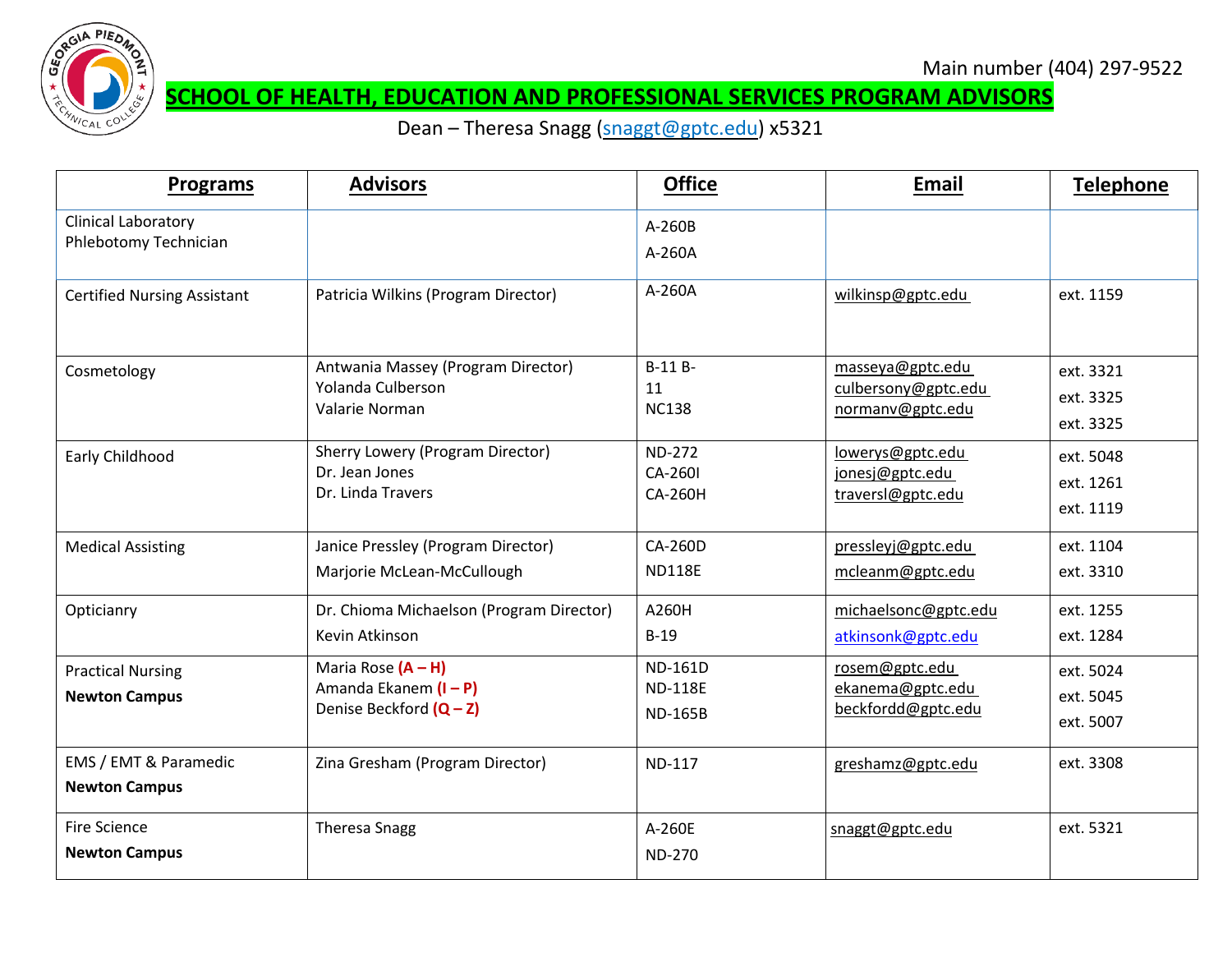

# **SCHOOL OF BUSINESS, COMPUTER INFORMATION SYSTEMS & NEW MEDIA PROGRAM ADVISORS**

Dean – Susan Wright [\(wrights@gptc.edu\)](mailto:wrights@gptc.edu) x1191

| <b>Programs</b>                                                             | <b>Advisors</b>                       | <b>Office</b>   | <b>Email</b>       | <b>Telephone</b> |
|-----------------------------------------------------------------------------|---------------------------------------|-----------------|--------------------|------------------|
| Accounting                                                                  | Dr. Pamela Harroff                    | <b>CA-230C</b>  | harroffp@gptc.edu  | ext. 1157        |
| <b>Banking and Finance</b>                                                  | (Program Director)                    |                 |                    |                  |
| <b>Business Administration</b>                                              | N. Andre' David                       | <b>CA-201E</b>  | davidn@gptc.edu    | ext. 1178        |
| <b>Business Technology</b><br>Medical Billing / Front Office                | Lynn Wallace (Program Director)       | CA-201A         | wallacel@gptc.edu  | ext. 1225        |
|                                                                             |                                       |                 |                    |                  |
| <b>Business Management</b>                                                  | Telicia Palmer (Newton/DeKalb         | <b>NB-114</b>   | palmert@gptc.edu   | ext. 3215        |
| <b>Hospitality Management</b><br>Human Resource Management                  | Campus)                               | CA-201G         |                    |                  |
| Property Management (APT.)                                                  |                                       |                 |                    |                  |
| <b>Computer Programming</b>                                                 | Dr. Maylon Walker                     | CA-201F         | walkerm@gptc.edu   | ext. 1163        |
| Database Specialist<br><b>Computer Support Specialist</b>                   | (Program Director)                    |                 |                    |                  |
| <b>Networking Specialist</b>                                                | <b>Cuong Nguyen</b>                   | CA-201B         | nguyenc@gptc.edu   | ext. 1151        |
| <b>Cyber Forensics</b>                                                      |                                       |                 |                    |                  |
| Design Media Production Technology                                          | <b>Jabbar Thomas</b>                  | $CC-16$         | thomasj@gptc.edu   | ext. 1305        |
|                                                                             | Stephanie Voltolin (Program Director) | CB-9D           | voltolins@gptc.edu | ext. 1122        |
| <b>Drafting</b>                                                             | Stephanie Voltolin                    | CB-9D           | voltolins@gptc.edu | ext. 1122        |
| Computer Graphics & Design<br><b>Residential Building Design Technology</b> |                                       | CB-9D           |                    | ext. 1122        |
|                                                                             | Stephanie Voltolin                    |                 | voltolins@gptc.edu |                  |
| Management/Marketing                                                        | Adrianne Caldwell (Program Director)  | CA-230I         | caldwella@gptc.edu | ext. 1194        |
| Health Information Management                                               | Quinesha Thomas-Rice                  | <b>CA-230B</b>  | thomasq@gptc.edu   | ext. 1114        |
| Technology & Health Information<br><b>Management Coding</b>                 | (Program Director)                    |                 |                    |                  |
| <b>Recording Arts</b>                                                       | Will Perry                            | CA-201H & CC-22 | perryw@gptc.edu    | ext. 1278        |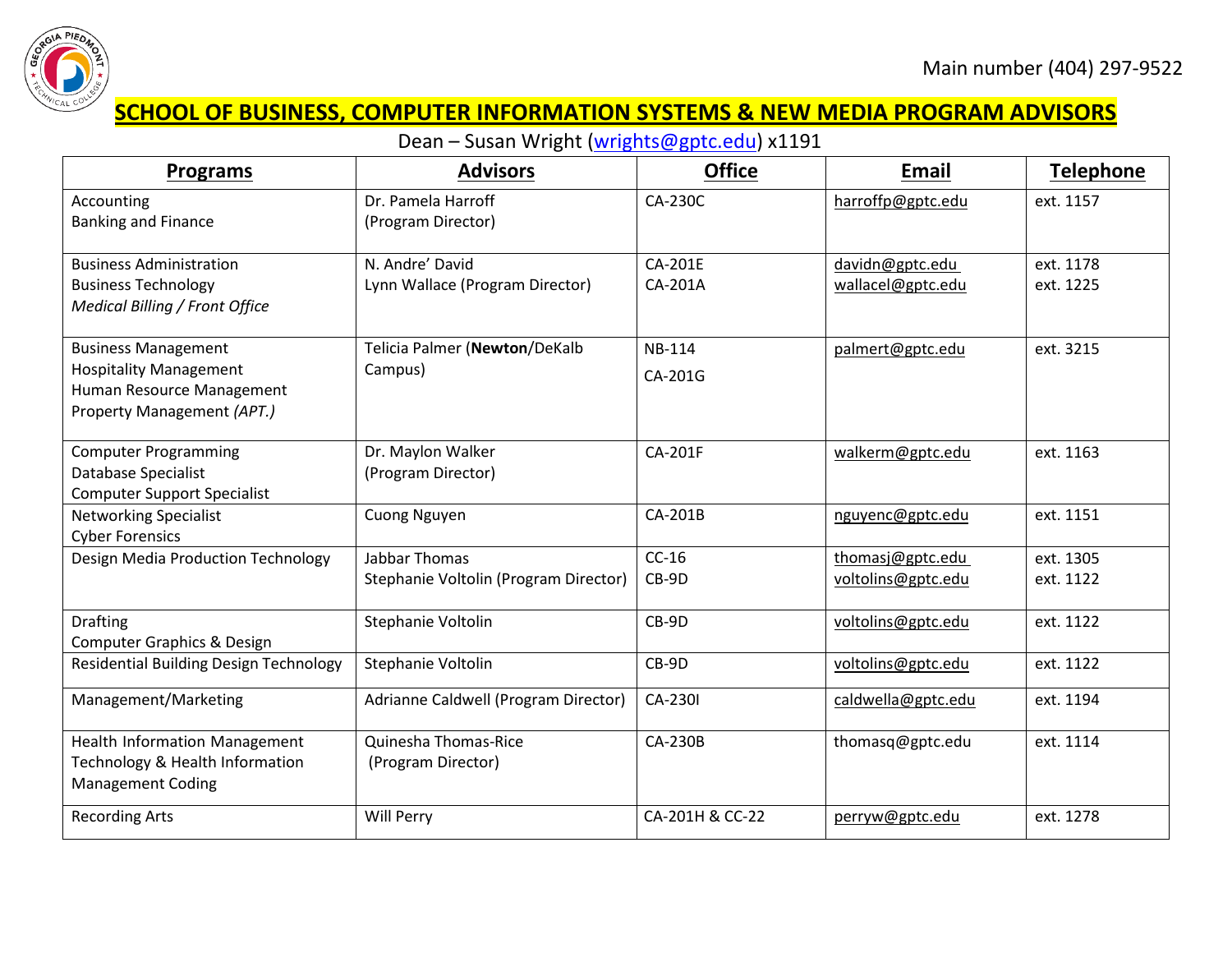

### **Arts and Sciences Interdisciplinary Studies Associate Degree**

Dean – Michael Holman [holmanm@gptc.edu](mailto:holmanm@gptc.edu) x1120

| <b>Student's Last Name Begin With</b> | <b>Advisors</b>              | <b>Office</b>  | Email               | <b>Telephone</b> |
|---------------------------------------|------------------------------|----------------|---------------------|------------------|
| A-B                                   | Ebenezar Achionye            |                | achionyee@gptc.edu  | ext. 1137        |
| $C-D$                                 | Tameillia Cain               |                | caint@gptc.edu      |                  |
| $E-F$                                 | Mackenzie Calhoun            | <b>NB-227</b>  | calhounm@gptc.edu   | ext. 3201        |
|                                       | <b>Newton Campus</b>         |                |                     |                  |
| G-H                                   | Amit Dave                    | <b>NB-117</b>  | daveamit@gptc.edu   | ext. 3217        |
|                                       | <b>Newton Campus</b>         |                |                     |                  |
| $\left  - \right $                    | John Gamble                  | CA-120         | gamblej@gptc.edu    | ext. 1184        |
| $K-L$                                 | Linda Gilmore                | <b>NB-243</b>  | gilmorel@gptc.edu   | ext. 3241        |
|                                       | <b>Newton Campus</b>         |                |                     |                  |
| $M-N$                                 | <b>Delores Guillory</b>      | CA-120         | guillord@gptc.edu   | ext. 1162        |
|                                       |                              |                |                     |                  |
| $O-P$                                 | Jason Jaudon                 |                | jaudonj@gptc.edu    | ext. 1294        |
| Q-R                                   | Francis Nyandeh              | CA-120         | nyandehf@gptc.edu   | ext. 1296        |
| $S-T$                                 | Robert Reno                  |                | renor@gptc.edu      | ext. 1239        |
|                                       |                              |                |                     |                  |
| U-V                                   | Claudette Alexander-Thomason | <b>CA-120E</b> | alexanderc@gptc.edu | ext. 1293        |
| $W-X$                                 | Aretha Walker                |                | walkera@gptc.edu    | ext. 1226        |
| Y-Z                                   | Cynthia Casasola             | CA-120         | casasolac@gptc.edu  | ext. 1243        |

#### **Arts and Sciences Dean / Program Directors**

| Dean              | <b>Humanities</b>       | <b>Psychology, Sociology</b> | <b>Math, Economics</b> |
|-------------------|-------------------------|------------------------------|------------------------|
| Michael Holman    | Dr. Delores Guillory    | Linda Gilmore                | Amit Dave              |
| Holmanm@gptc.edu  | guillord@gptc.edu       | gilmorel@gptc.edu            | davea@gptc.edu         |
|                   |                         |                              | Francis Nyandeh        |
|                   |                         |                              | nyandehf@gptc.edu      |
| Speech, EMPL      | <b>English, Reading</b> | <b>Sciences</b>              | Springboard            |
| Dr. Aretha Walker | Robert Reno             | Dr. Ebenezar Achionye        | Tameillia Cain         |
| walkera@gptc.edu  | renor@gptc.edu          | achionyee@gptc.edu           | caint@gptc.edu         |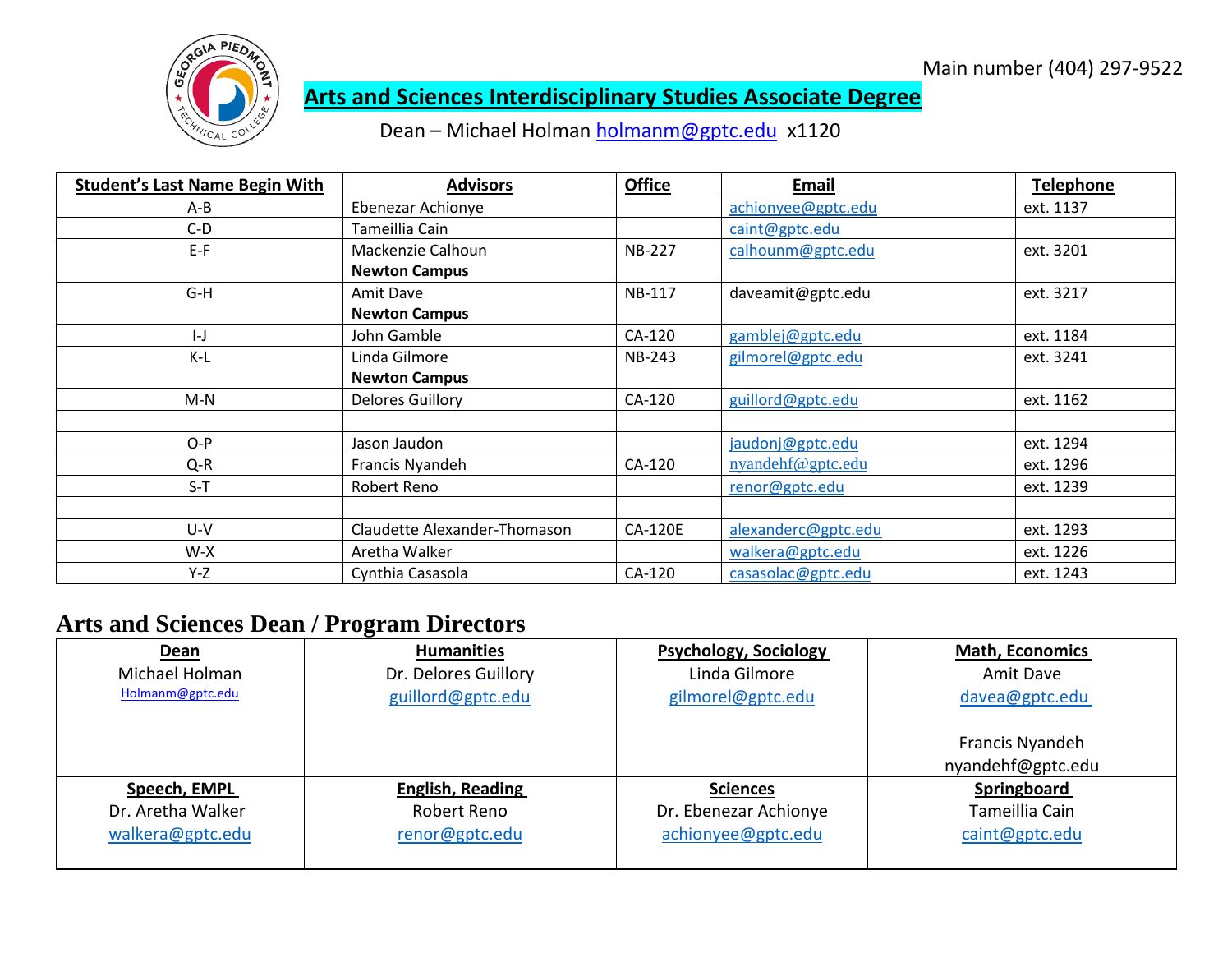

## **INDUSTRIAL TECHNOLOGIES AND LEGAL STUDIES**

Dean - Dr. Arthur Evans [\(evansa@gptc.edu\)](mailto:evansa@gptc.edu) x1216 | Office: DeKalb C-16C

| Air Conditioning Technology                | Sam Mitchell          | $CC-7$         | mitchels@gptc.edu | ext. 1227 |
|--------------------------------------------|-----------------------|----------------|-------------------|-----------|
| (HVAC)                                     | Kevin Snell           |                | snellk@gptc.edu   | ext. 1262 |
| <b>Automotive Technology</b>               | <b>Terry Moore</b>    | $CD-6$         | mooret@gptc.edu   | ext. 1228 |
| Transit/Mobility/                          | <b>Earnest Pauley</b> |                | pauleye@gptc.edu  | ext. 1258 |
| <b>Bus Maintenance</b>                     | Seth Massey           |                | masseys@gptc.edu  | ext. 1222 |
| <b>Building Automation</b>                 | Robert Croom          | $CC-13$        | croomr@gptc.edu   | ext. 1306 |
| <b>Commercial Refrigeration</b>            |                       |                |                   |           |
| Construction / Carpentry                   | David Payne           | $CD-16$        | payned@gptc.edu   | ext. 6027 |
| <b>Criminal Justice</b>                    | Dr. Brittany Palmer   | <b>ND-224</b>  | palmerb@gptc.edu  | ext. 5300 |
| Forensics / CSI (TCC)                      | Jennifer Been         | <b>CA-260K</b> | beenj@gptc.edu    |           |
| <b>Electrical and Computer Engineering</b> | <b>Obrin Griffin</b>  | $CB-5$         | griffino@gptc.edu | ext. 1213 |
| Technology                                 |                       |                |                   |           |
| <b>Electronics Technology</b>              |                       |                |                   |           |
| <b>Residential Wiring</b>                  |                       |                |                   |           |
| Transit Electronics Tech Transit/          |                       |                |                   |           |
| <b>Electrical Power</b>                    |                       |                |                   |           |
| <b>Industrial Systems</b>                  | Deresse Dube          | <b>NC-112</b>  | dubed@gptc.edu    | ext. 5336 |
| <b>Newton Campus</b>                       |                       |                |                   |           |
| Paralegal Studies                          | Celia Murray          | <b>ND-227</b>  | murrayc@gptc.edu  | ext. 5308 |
| <b>Newton Campus</b>                       |                       |                |                   |           |